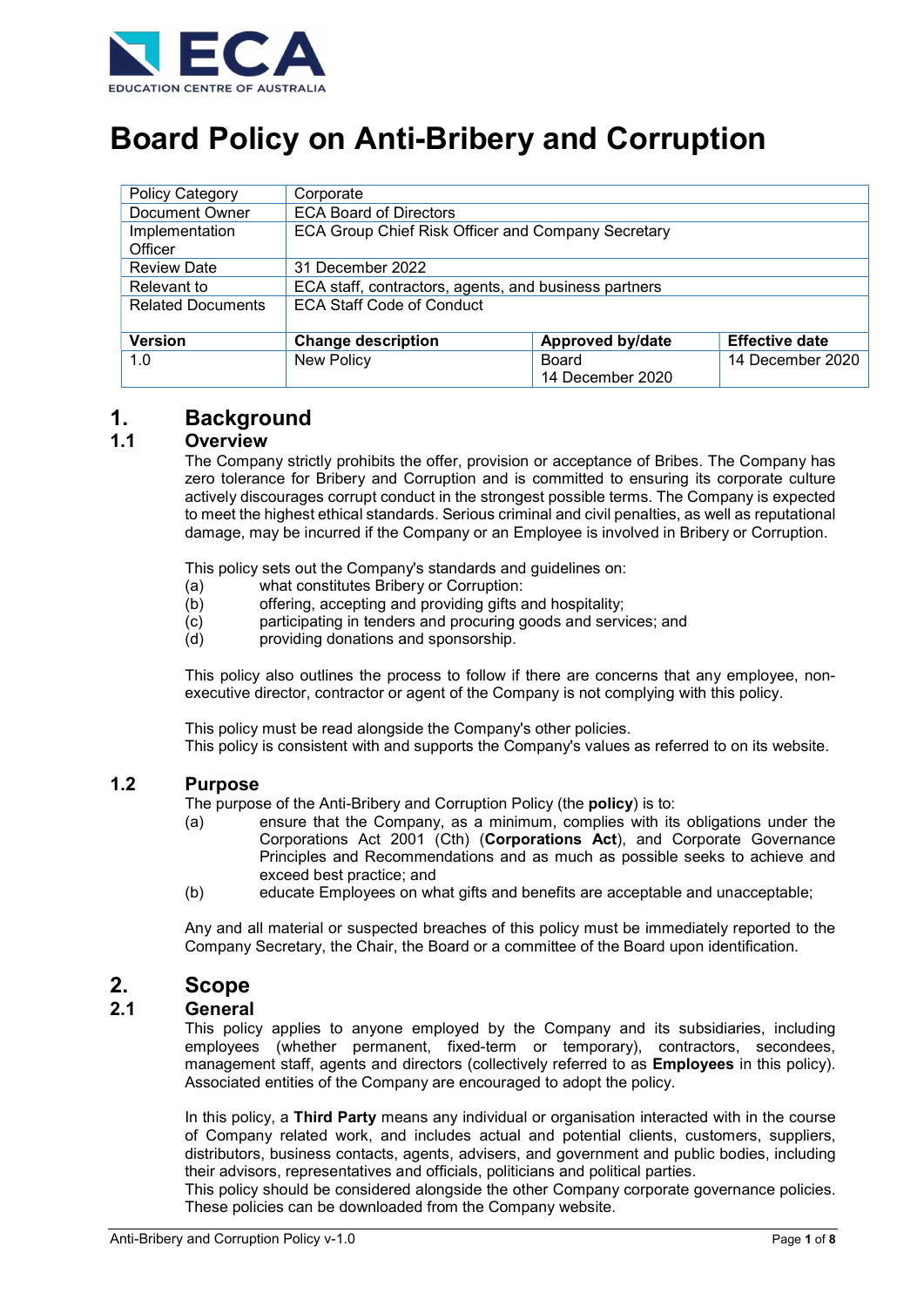

# 2.2 Application

The Company is head quartered in Australia but has operations or agents in other jurisdictions around the world. Currently there are anti-bribery and corruption laws in Australia, including the Criminal Code Act 1995 (Cth), which the Company is subject to. There may be similar laws in other jurisdictions to which the Company us subject.

This policy applies globally. If traveling or operating outside Australia, Employees are subject to the laws of the country that they are in; however, the principles and spirit of this policy must be followed regardless of whether or not that country has specific bribery or corruption laws.

### 2.3 Responsibilities

Employees must read, understand and comply with this policy. The prevention, detection and reporting of Bribery and other forms of Corruption are the responsibility of all those working for the Company or under this control.

### 2.4 Penalties and consequences

The financial penalties for bribery offences can potentially be significant and serious for Employees and the Company. There is real risk that individuals involved may also be subject to imprisonment.

The impacts of Bribery and Corruption extend beyond the civil and criminal penalties to include:

- (a) impacting on Company reputation and the Company's ability to procure and retain business;
- (b) impacting on the Company's ability to do business with governments or public international organisations which may require a declaration that the Company has, and will, comply with certain laws;
- (c) increased regulatory scrutiny and prosecution of the Company and/or its subsidiaries; and
- (d) potential breach of certain established contractual provisions relating to compliance with applicable anti-bribery and corruption laws, which may trigger termination rights, penalties or litigation.

### 2.5 Responsible Officer

Under this policy Employees may be required to provide information to, or obtain consent from, their Responsible Officer. As such:

| if you are                                   | the Responsible Officer is                |
|----------------------------------------------|-------------------------------------------|
| a director or Company Secretary (other than  | the Chair of the Company's Audit and Risk |
| the Chair of the Company's Audit and Risk    | Committee                                 |
| Committee)                                   |                                           |
| the Chair of the Company's Audit and Risk    | the Chair of the Company                  |
| an employee or contractor in the Company's   | the Company Secretary                     |
| headquarters                                 |                                           |
| a principal or general manager of a campus   | the Company Secretary                     |
| or location other than the Company's         |                                           |
| headquarters                                 |                                           |
| an employee employed in, or a contractor     | the principal or general manager of the   |
| engaged solely in a campus or location other | campus or location                        |
| than the Company's headquarters              |                                           |

The Company Secretary will have day to day responsibility for administering this policy. Consequently, all Responsible Officers will report all matters arising under this policy which they are involved in to the Company Secretary to ensure the Company Secretary maintains a complete register on the matters arising under this policy. The directors and CEO may inspect this register as requested.

# 3. What is bribery and corruption?

The following is a general overview of what constitutes bribery and corruption based on judicial consideration, and general understandings, of those two terms. If in doubt, contact the Responsible Officer to discuss your circumstances in further detail. Regular training of Employees is required in order to assist in the recognition of, and best practices in dealing with, Corruption and Bribery.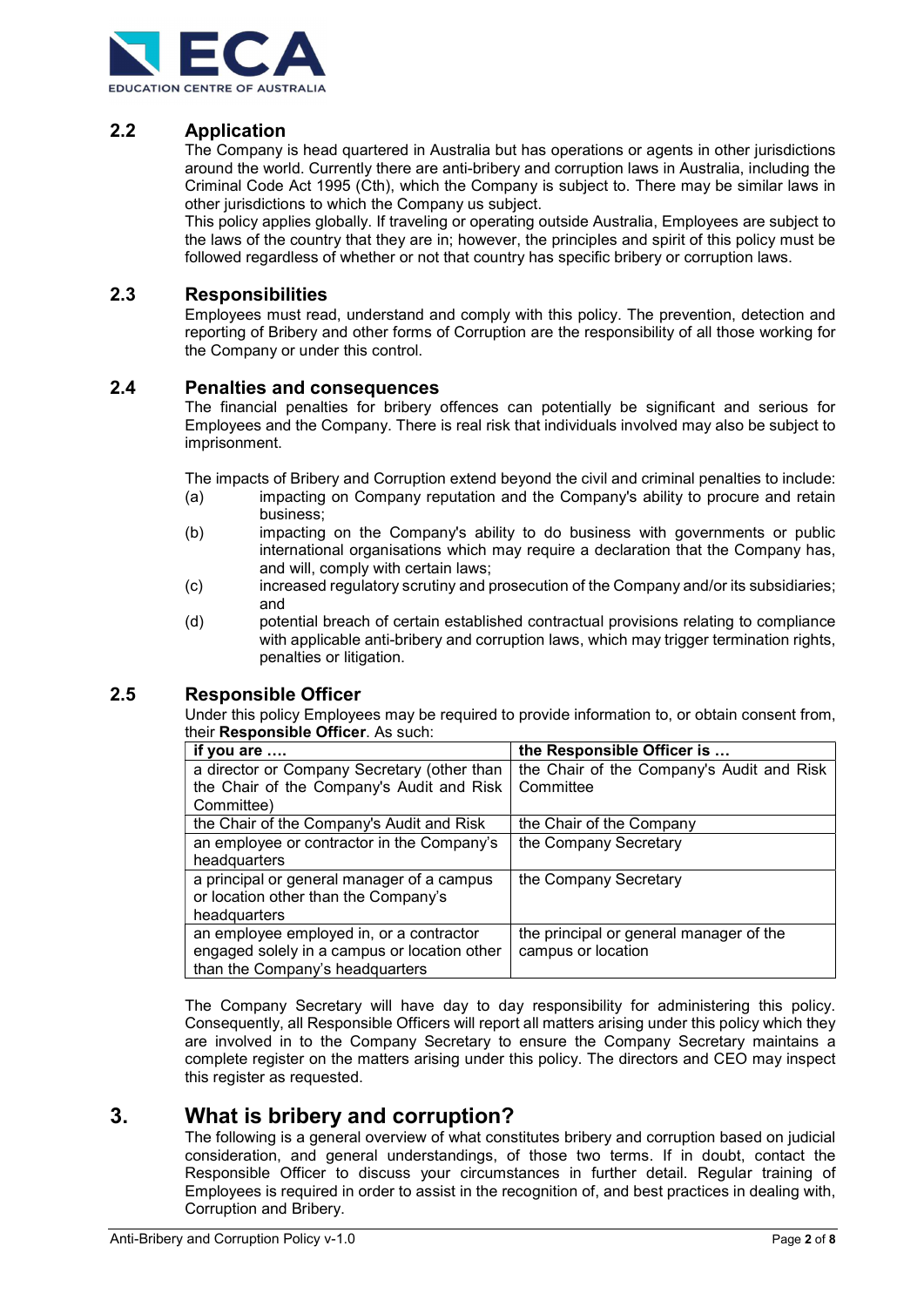

# 3.1 Bribery

**Bribery** is the offering, promising, giving, accepting or soliciting of an advantage as an inducement for action which is illegal, unethical or a breach of trust and may affect the performance of an officers' duties and obligations to the Company.

A **Bribe** is an inducement, gift or reward offered, promised or provided in order to gain any commercial, contractual, regulatory, personal or operational advantage. Bribes can take the form of gifts, loans, fees, services, rewards or other advantages.

### 3.2 Bribes and Bribery are prohibited

Employees, under no circumstances, are permitted to give, offer, promise, accept, request or authorise a Bribe, or engage in Bribery, whether directly or indirectly. Any conduct which may otherwise be permitted by other provisions of this policy is prohibited if it would contravene the preceding.

### 3.3 Corruption

Corruption is a deliberate act of dishonesty, breach of the law, or abuse of public trust or power that undermines or is incompatible with the impartial exercise of an official's powers, authorities, duties or functions for private gain.

### 3.4 Corruption is prohibited

Employees, under no circumstances, are permitted to engage in Corruption, whether directly or indirectly. Any conduct which may otherwise be permitted by other provisions of this policy is prohibited if it would contravene the preceding.

# 4. Gifts and Hospitality

### 4.1 Independence and objectivity

The Company must remain objective and independent at all times. Consideration and careful judgement must be exercised in the offer or acceptance of gifts or benefits, including hospitality.

In particular, the utmost care must be taken to ensure that there can be no reasonable perception that the gift or benefit is intended to influence the business relationship between the Company and the recipient of the gift (or vice versa) in an improper or unprofessional way.

### 4.2 Acceptable gifts and benefits

Generally - receipt of gifts or benefits

Employees must declare to their Responsible Officer:

(a) all gifts and benefits received from; and

(b) all gifts and benefits which they may retain, which are offered to them by,

a Third Party in the course of their employment with the Company that are valued at A\$200 or more.

Written approval to retain or receive the gift or benefit must be sought within 5 working days of receipt or offer of the gift or benefit. The Employee must fill out the template form in Annexure A when providing their written request for approval.

Once the Responsible Officer has received the written request, they must respond within 5 working days of receiving the disclosure from the Employee.

Gifts or benefits should not be accepted on a re-occurring basis or broken down into parts. Please consider the Company's Code of Conduct when reviewing these processes.

In the situation where employees are expected to interact with clients to promote common business purposes at events including *sporting events, theatre productions, golf days* etc. If the event occurs during the day and on a working day, an employee will be granted attendance to two (2) events, with no leave considerations or costs attached. Thereafter, the employee will be required to take annual leave for any and all events attended on a working day and during working hours. Please Note: the maximum attendance of eight (8) times per year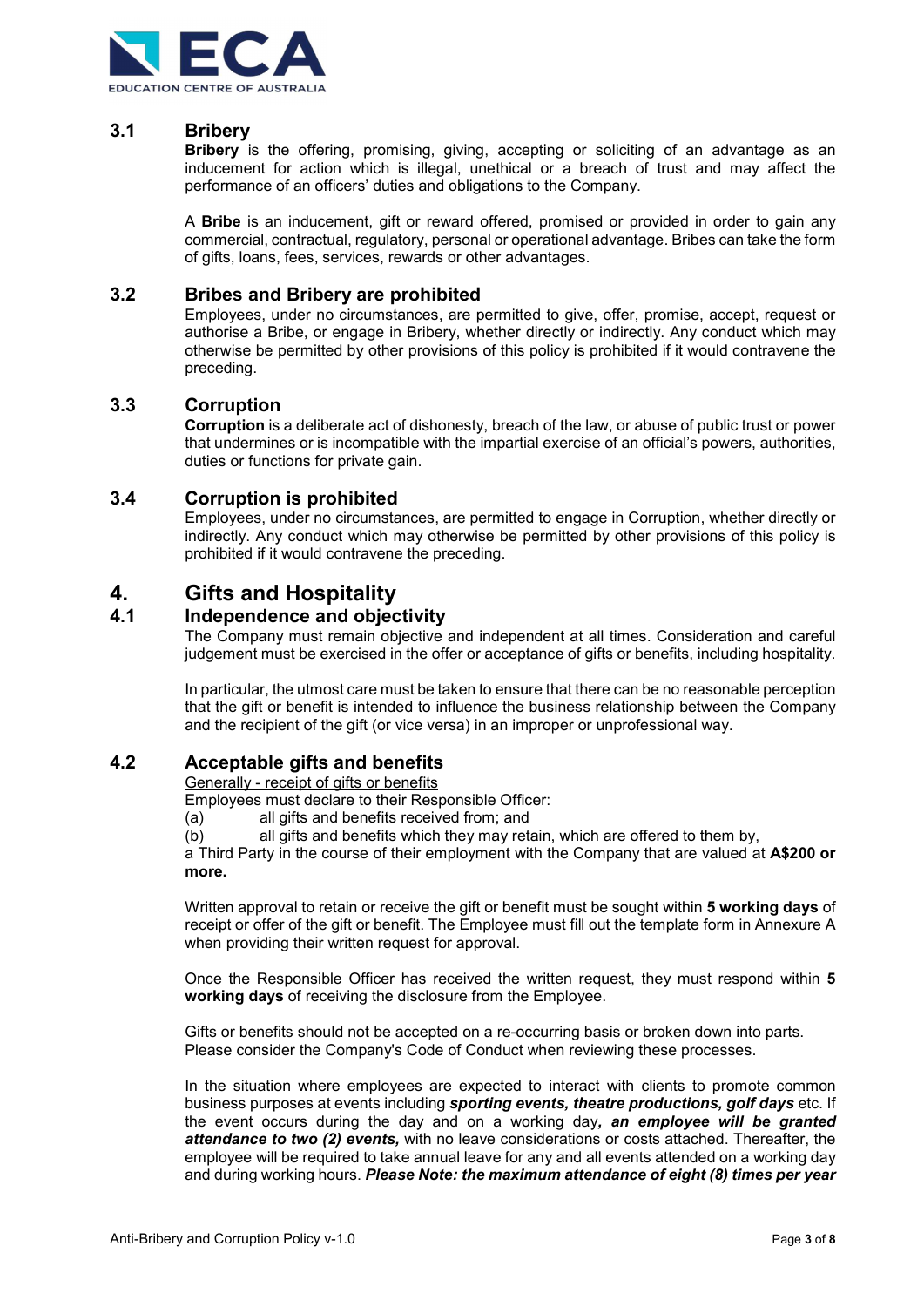

#### is inclusive of all functions/events irrespective of whether they take place during working hours or not, i.e. applies to day/night functions/events.

These occasions need to be declared according to the process described in paragraph 6, but do not attract the A\$200 consideration. However, with respect to prizes won at sporting events, clause 4 will be applicable. Note: Attendance of events/functions/sporting events is limited to local events only.

#### Generally - offering of gifts or benefits

It is not the Company's intention or policy to encourage the giving of gifts to supplier's/service providers.

Employees must seek the prior approval of their Responsible Officer before offering any gift or benefit to a Third Party in the course of their employment with the Company that is valued at A\$200 or more.

The Employee must fill out the template form in Annexure A when providing their written request for approval.

Once the Responsible Officer has received the written request, they must respond within 5 working days of receiving the disclosure from the Employee.

Gifts or benefits should not be offered on a re-occurring basis or broken down into parts. Please consider the Company's Code of Conduct when reviewing these processes.

#### Public Officials - gifts or benefits in the course of employment

Additional restrictions apply when the Third Party is a public official. A public official is anyone in a position of official authority that is conferred by a state, i.e. someone who holds a legislative, administrative, or judicial position of any kind, whether appointed or elected.

Employees must not accept gifts or benefits from, or offer gifts or benefits to, public officials in the course of their employment with the Company without the prior approval of the Responsible Officer.

The Employee must fill out the template form in Annexure A when providing their written request for approval.

Once the Responsible Officer has received the written request, they must respond within 5 working days of receiving the disclosure from the Employee.

Gifts or benefits should not be accepted on a re-occurring basis or broken down into parts. Please consider the Company's Code of Conduct when reviewing these processes.

#### Public Officials - gifts or benefits personally

Employees must not accept gifts or benefits from, or offer gifts or benefits to, public officials in a personal capacity with a value of A\$200 or more without the prior approval of the Responsible Officer in light of the potential for such a gift or benefit to be associated with the Company.

The Employee must fill out the template form in Annexure A when providing their written request for approval.

Once the Responsible Officer has received the written request, they must respond within 5 working days of receiving the disclosure from the Employee.

Gifts or benefits should not be accepted on a re-occurring basis or broken down into parts. Please consider the Company's Code of Conduct when reviewing these processes.

### 4.3 Examples of principles applying to gifts and benefits, including hospitality

The following principles, amongst others, may be considered by a Relevant Officer when determining whether a gift or benefit may be retained, accepted or offered: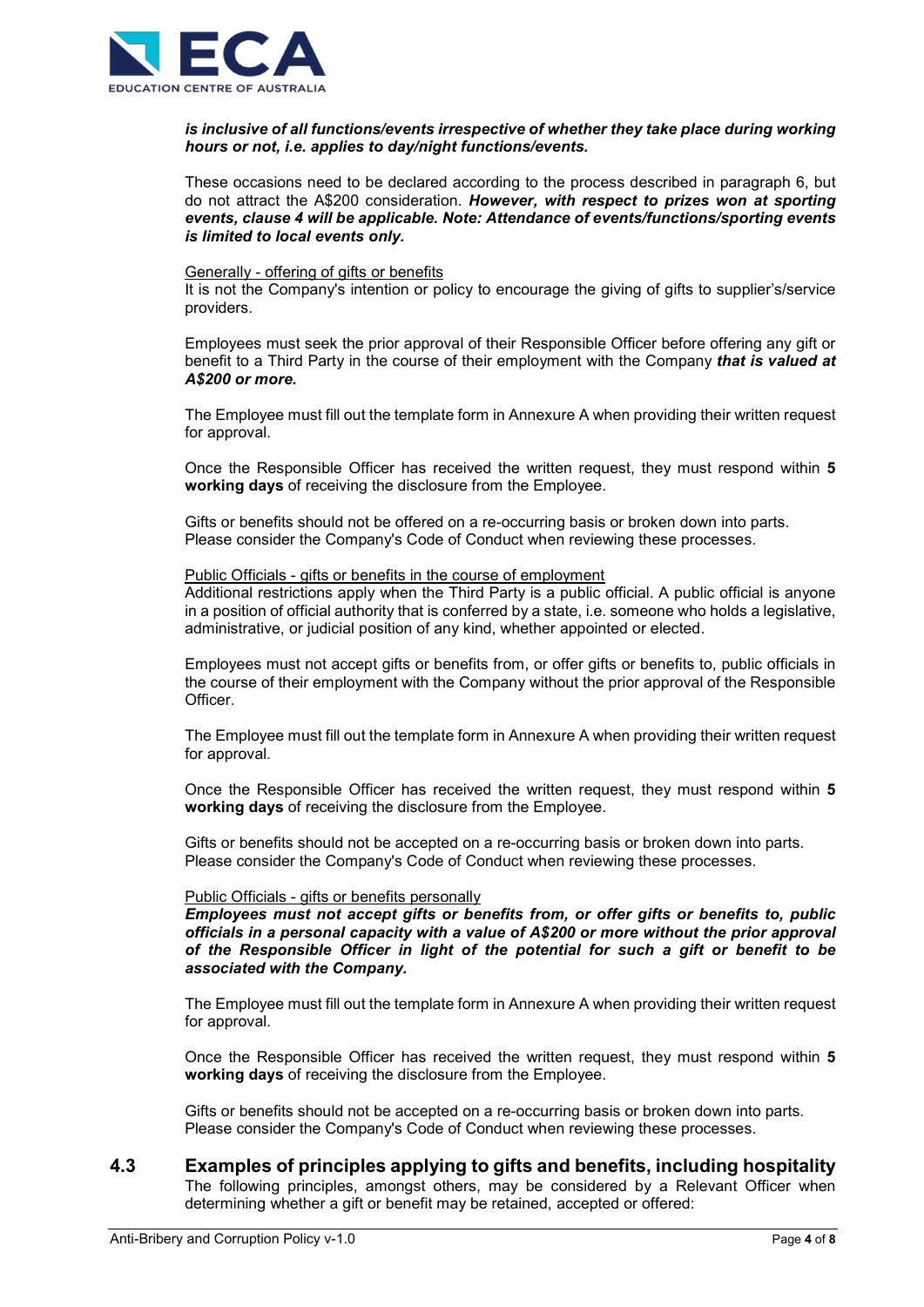

- (a) whether the gift is provided for the right reason it should be given as an act of appreciation or common courtesy associated with standard business practice;
- (b) it being understood there is no obligation or expectation placed on the recipient when receiving the gift/benefit;
- (c) the gift/benefit being made openly;
- (d) the gift/benefit being of a reasonable value and appropriate to the business relationship. It should not be out of proportion to general business practice;
- (e) the gift/benefit being provided or received on an "arm's length" arrangement; and
- (f) complying with all relevant laws.

Employees should consider these principles when consider whether or not to accept or offer gifts or benefits, including hospitality and when providing information to the Responsible Officer.

### 4.4 Permitted exceptions

The following are permitted to be accepted or offered without seeking approval of the Responsible Officer provided the Third Party is not a public official, the value involved does not exceed A\$200 and the circumstances do not involve Bribery, a Bribe or Corruption:

- (a) token gifts or benefits where offered in business situations or to all participants and attendees e.g. minor business merchandise (for instance a mug or umbrella) or attending work related seminars;
- (b) a gift or benefit given in gratitude when hosting business events or overseas delegations only where refusal would be unreasonable or unnecessarily offensive; or
- (c) a gift or benefit for presenting at a work related conference, seminar and/or business event.

### 4.5 Permanent prohibitions

The following are never permitted to be accepted or offered, even if otherwise permitted under this clause:

- (a) making or accepting gifts of money; and
- (b) gifts that involve a "quid pro quo" understanding (where the gift is provided for a benefit in return).

# 5. Tenders and Procurement

In relation to tenders and procurement for services to be provided to the Company, all Employees are expected to act with a high degree of professional integrity and in accordance with the Company's Code of Conduct.

The following requirements are designed to assist you in your negotiations with external parties including suppliers in order to avoid conflicts and unethical behaviour.

All material and potential conflicts of interest in relation to any particular tender or procurement process must be declared immediately and consent must be obtained from either the Responsible Officer before proceeding or continuing to proceed with the process. Further:

- (a) all tenders and procurement processes must be conducted fairly and transparently;
- (b) there must be no favour or undue preference to any supplier at the expense of the Company;
- (c) no personal benefit should be received, directly or indirectly, in connection with the tender or procurement process; and
- (d) the tender and procurement process must be appropriately documented (to identify why the provider was ultimately selected).

# 6. Facilitation Payments

A facilitation payment is a form of Bribery made for the purpose of expediting or facilitating the performance of a public official for a routine government action e.g. **processing applications**, issuing permits and other actions of an official in order to expedite performance of duties of a non-discretionary nature.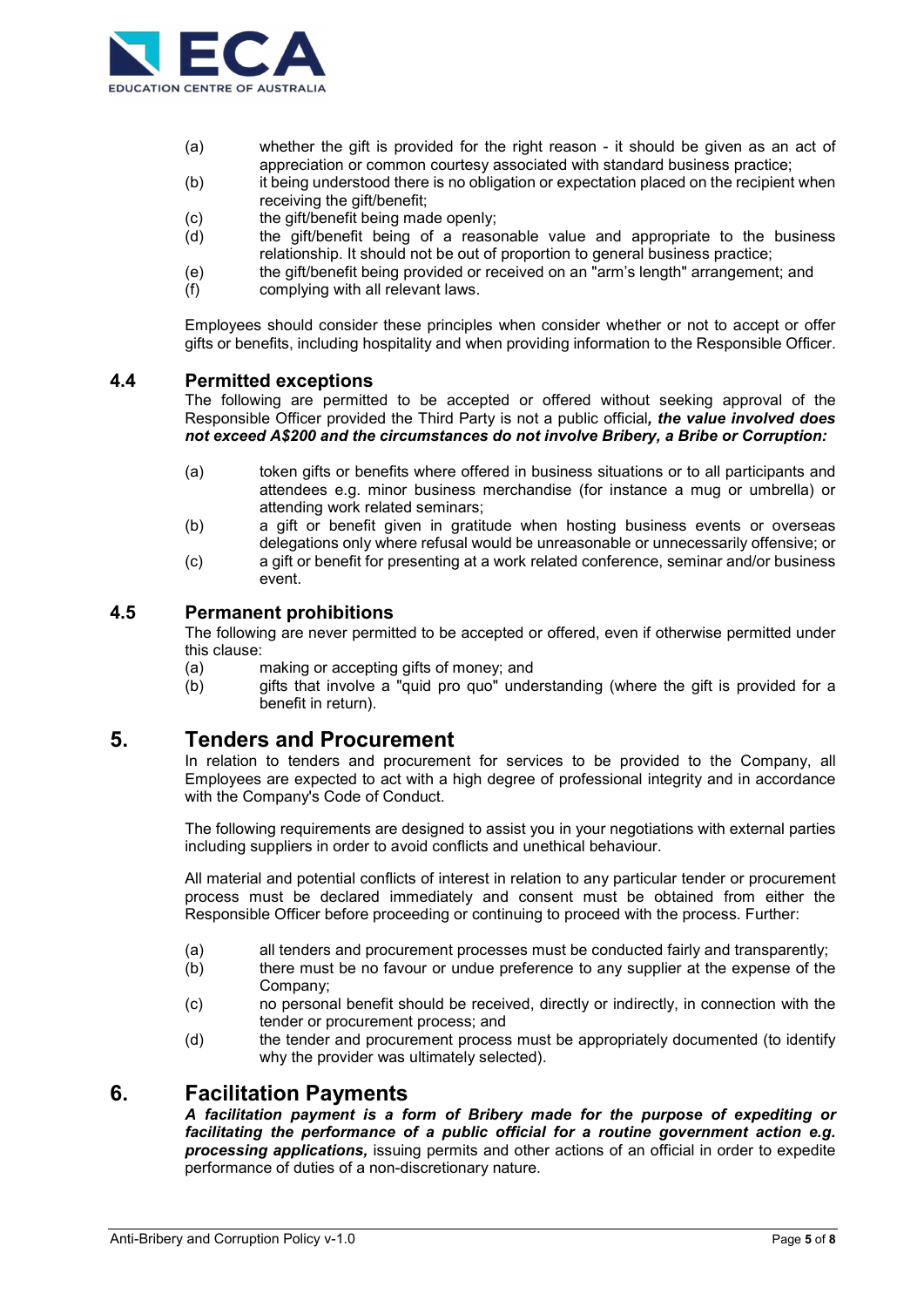

Facilitation payments may be permitted under Australian law, but they are prohibited under international legislation that can have extra-territorial reach.

Accordingly, facilitation payments are prohibited under this policy.

# 7. Donations and Sponsorships

Any donations and sponsorships not prohibited under this section 7 made by Employees using Company funds rather than personal funds, must be approved by either the Responsible Officer. Please also see the Company Group Code of Conduct.

Please be aware that promises of donations and sponsorships, even if no payment is ever made, are equally capable of being caught by the anti-bribery and corruption laws in a number of countries.

### 7.1 Political donations

The Company may make donations to political parties from time to time.

Care must be exercised when providing donations or sponsorship. The Company and Employees must comply with the spirit of this policy, including avoiding multiple donations and sponsorship which, if aggregated, may breach this policy.

Prior written approval of either the Responsible Officer is required to provide any donation or financial contribution with a value of more than A\$10,000 to any political party or candidate for an election, in a personal capacity, in light of the potential for such a donation or gift to be associated with the Company.

# 7.2 Charitable Donations

The Company may engage in community programs that allow Employees to support causes and charities of their choice from a broad list of charity partners. Charitable support and donations are acceptable, whether constituting knowledge, time or direct financial contributions. However, Employees must be careful to ensure that charitable contributions are not used as a method of concealing Bribery.

The Company can only make charitable donations that are legal and ethical under local laws and practices. In Australia, this means that an organisation must have deductible gift recipient status with the Australian Taxation Office. This status makes the organisation entitled to receive income tax deductible gifts and deductible contributions.

# 8. Record keeping

The Company secretary must keep a record of all requests and written approvals for receiving and offering gifts or benefits. This register will be reviewed at least annually by the Board.

Regular reviews of this register will assist in identifying and managing any emerging risks e.g. if regular gifts or benefits are being received by certain Employees.

# 9. Raising concerns

Employees have a responsibility to help detect, prevent and report instances of Bribery and Corruption as well as any other suspicious activity or wrong doing in connection with the Company's business. The Company is committed to ensuring that all Employees have a safe, reliable and confidential way of reporting any suspicious activity.

If there are any queries or concerns, Employees should raise these with the Responsible Officer. If an Employee is uncomfortable, for any reason, with speaking directly to the Responsible Officer, the Company has a Whistle-blower Policy which affords certain protections against reprisal, harassment or demotion for making the report.

# 10. Contravention

Serious criminal and civil penalties, as well as reputational damage, may be incurred if the Company or an Employee is involved in Bribery or Corruption.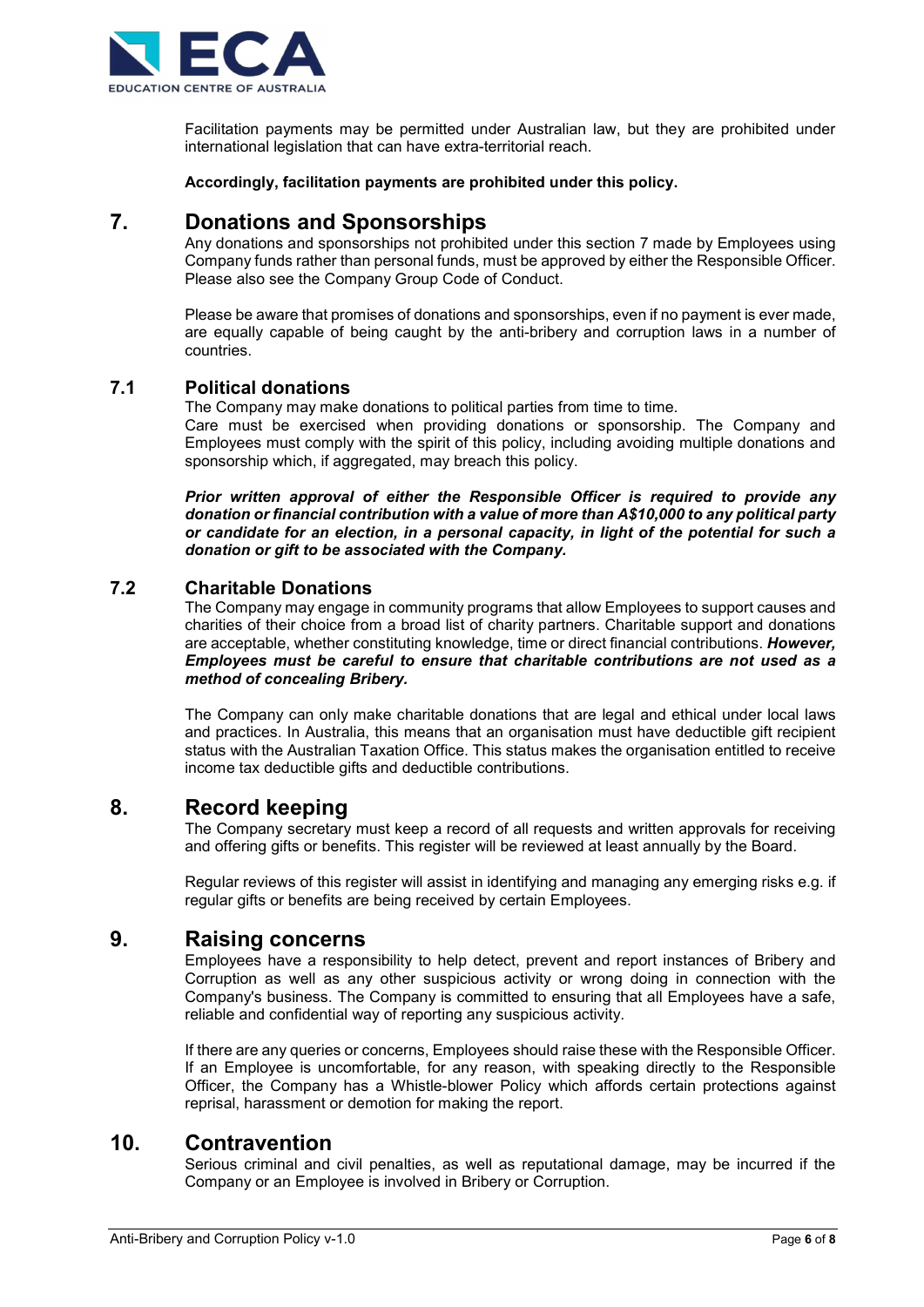

Any breaches of this policy must be reported to the Responsible Officer. Where considered appropriate by either the Responsible Officer the gift received may be:

- (a) donated to charity;
- (b) divided up among employees or made available for the recipient's team; or
- (c) returned to the giver with an explanation of this policy.

In exceptional cases, either the Responsible Officer may determine that the gift may be retained by the recipient.

Notwithstanding the above, all gifts considered to be a Bribe or a potential Bribe or which may involve Corruption will be returned to the giver immediately. Any breaches of this policy will be taken seriously and may result in disciplinary action, including termination of employment.

# 11. Other Matters

# 11.1 Amendment of policy

This policy can only be amended with the approval of the Board.

# 11.2 Training

The Company will provide training sessions to assist employees' understanding and management of bribery and corruption issues, as appropriate.

# 11.3 Adoption of Policy and Board review

This policy was adopted by the Board on the date on the front cover of this policy, and takes effect from that date and replaces any previous policy in this regard.

The Board will review this policy periodically to ensure effective operation and assess whether any changes are necessary. The Company Secretary will communicate any amendments to employees as appropriate.